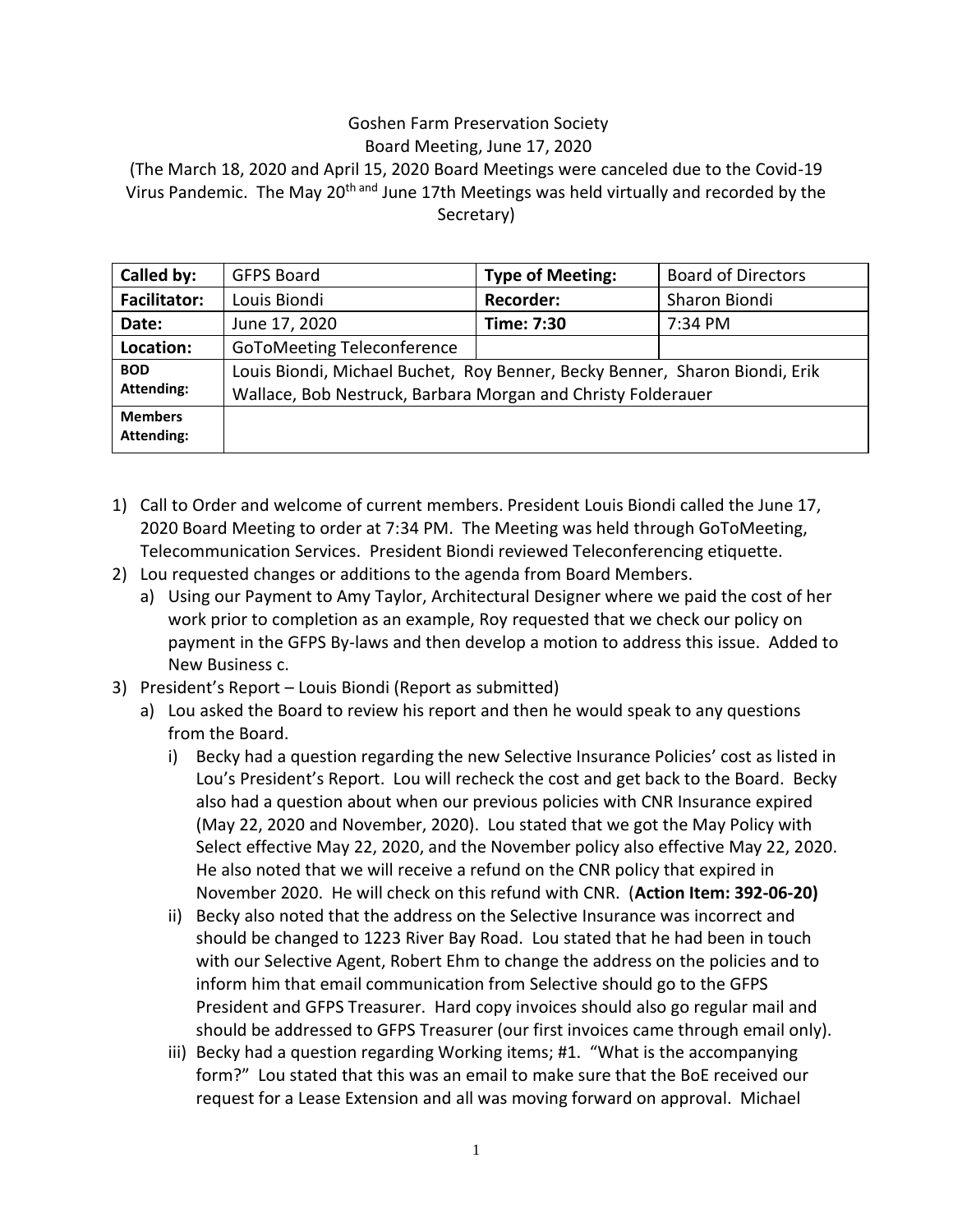spoke to the Lease Extension. Our attorney Dirk Schwenk is working with the Board's Attorney, Darren Burns on another issue. The Board's Attorney stated that the BoE was in receipt of our lease extension request, action was delayed due to the Covid-19 Pandemic and said it should be on the July BoE Meeting Agenda. We do not know which July BoE meeting the Board's Attorney was referring to or whether we will be invited to the virtual BoE Meeting.

- iv) Becky asked about Working Item, #4. Related to Chesapeake Art Center's Lease. Becky asked if we had received Maryland Hall's lease for our review and Lou stated they will not send us a copy.
- b) Vice President's Report Michael Buchet (Report as submitted)
	- (1) Michael Put a picture of Amy Taylor's latest scale drawings (pdf) on the screen and stated that she has sent her drawings to the printer for a hard copy version. During the Meeting, Lou sent the report with these scaled drawings to Roy Benner as he had not been on the email list when the drawings were sent.
	- (2) Michael showed a Picture of the Capital Grants & Loans Process Chart related to our State of Maryland Capital Matching Grant. He has also been working on a project management device called a DAT Chart. It is an excel file that we can share. It breaks objectives down to finite objectives, predicts the amount of time for the objectives to be accomplished and strings the objectives in a linear fashion (though some objectives can be worked on simultaneously). Michael also spoke to the bid process for all contracts related to the Matching Grant. (At this point Becky stated that she did not have Michael's report and was confused about the references he was making to the grant process. Michael will resend his report to the Board.
	- (3) Michael discussed for the purpose of putting information into the new QuickBooks system that it would be very helpful if all forms were dated when submitted. Also full names are critical for this transfer of information to the new QuickBooks.
	- (4) Michael has interviewed four CPAs. They are all QuickBooks pro advisors and all have small business and nonprofit experience. Some have construction project accounting experience for grants.
	- (5) Michael reported that on his meeting with Engineer, Dave Wallace and Architectural Designer, Amy Taylor, at The Farm House (Lou Biondi and Roy Benner also attended), he asked both Dave Wallace and Amy Taylor to send us proposals. He also asked Dave Wallace to give us a "load bearing" report for visitors and furniture.
- 4) Treasurer's Report Christy Folderauer (Report provided under separate cover)
	- a) Becky made a motion to "table" the June, 2020 Treasurer's report until we have the reconciliations, customer detail, sales details and the summaries available to us. The motion was seconded by Erik. The Board already tabled the Treasurer's reports from February, March, April and May at the May Board Meeting. The balance in the checking account for May 29, 2020 was \$35,599.
- 5) Review/Approval of Minutes May 20, 2020 Board Meeting Minutes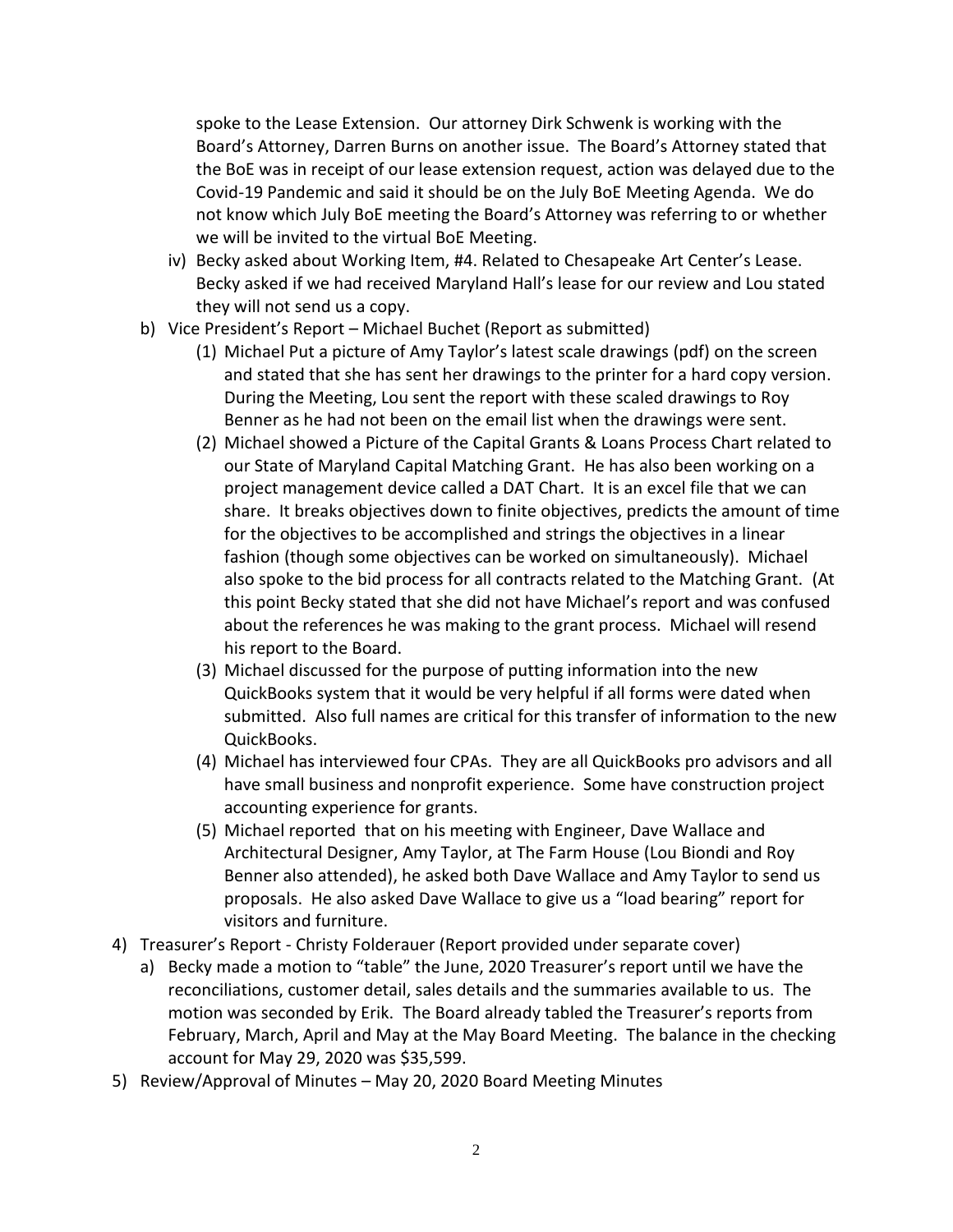- a) Becky made a motion to accept the May 20, 202 Board Meeting Minutes. Erik seconded. There were four corrections to the Minutes. Becky still has questions about Google and Go Daddy automatic payments. Michael is not able to check these payments at this time. The Minutes were approved with corrections.
- 6) Committee Reports
	- a) Building & Maintenance (Vacant)
	- b) Communications Barbara Morgan (Report as submitted)
		- i) Barb reported that she has only 55 Kayak Raffle Tickets left. Barb reminded the Board to drop off the money and stubs for their raffle tickets.
	- c) Education Committee Terry Brandon (Report as submitted)
		- i) Terry wanted to know if we were going to discuss what liability coverage we have. Lou stated that this will be discussed under New Business.
		- ii) With regard to educational programs at Goshen Farm, Terry is waiting for schools to decide what they are going to do regarding reopening.
		- iii) Becky also reported that she contacted Michelle Weisgerber in February regarding AACPS Chaperone/Volunteer recertification for GFPS volunteers involved with student activities. Michelle will check with BHS Principal's Secretary and get back to Becky about how to proceed. Terry has been attending ICST meetings and believes the whole idea of fieldtrips and chaperones is undecided due to COVID-19 issues.
	- d) Events Erik Wallace (Report as submitted)
		- i) Erik reported that all future events are on hold. We are going week to week regarding holding or cancelling our Summer Concerts. Erik stated that we need to talk about the Use Policy for Goshen Farm. Lou stated that we will discuss this under New Business.
		- ii) Becky stated that the Anne Arundel County Fair should be removed from our Annual Events List. This participation was suggested by Jane Cox, Chief Cultural Resources Division, AA County Department of Planning and Zoning and Carol Benson of the Four Rivers Heritage Area several years ago. They had volunteers at a booth at the Fair and found that it was not advantageous to attend. Erik said he would remove this event from his list.
	- e) Financial Development Lou Biondi (Report as submitted)
		- i) Lou will be asking questions regarding what, when and how to submit information for Grant approval by State of Maryland General Services.
	- f) Garden Bob Nestruck (Report as submitted)
		- i) Bob reported that Tracy Smith has done a lot of work at the Henson-Hall Slave Garden and it looks great. All Sharing Garden Plots are rented.
	- g) Grounds Roy Benner (Report as submitted)
		- i) Roy reported that he had cut up the tree that had fallen near the circle and stacked the wood. When he came back up to the farm, the wood was gone and no one knew who had taken the wood. Discussion ensued. Roy will put a note on any wood piles stating that either it is for sale and contact [grounds@goshenfarm.org](mailto:grounds@goshenfarm.org) or he will put "Sold" on the wood pile.
		- ii) Roy surveyed and took pictures of the high gutters on the Farm House for damage. He will send out a report on the gutters in mid-July. He did say that due to the large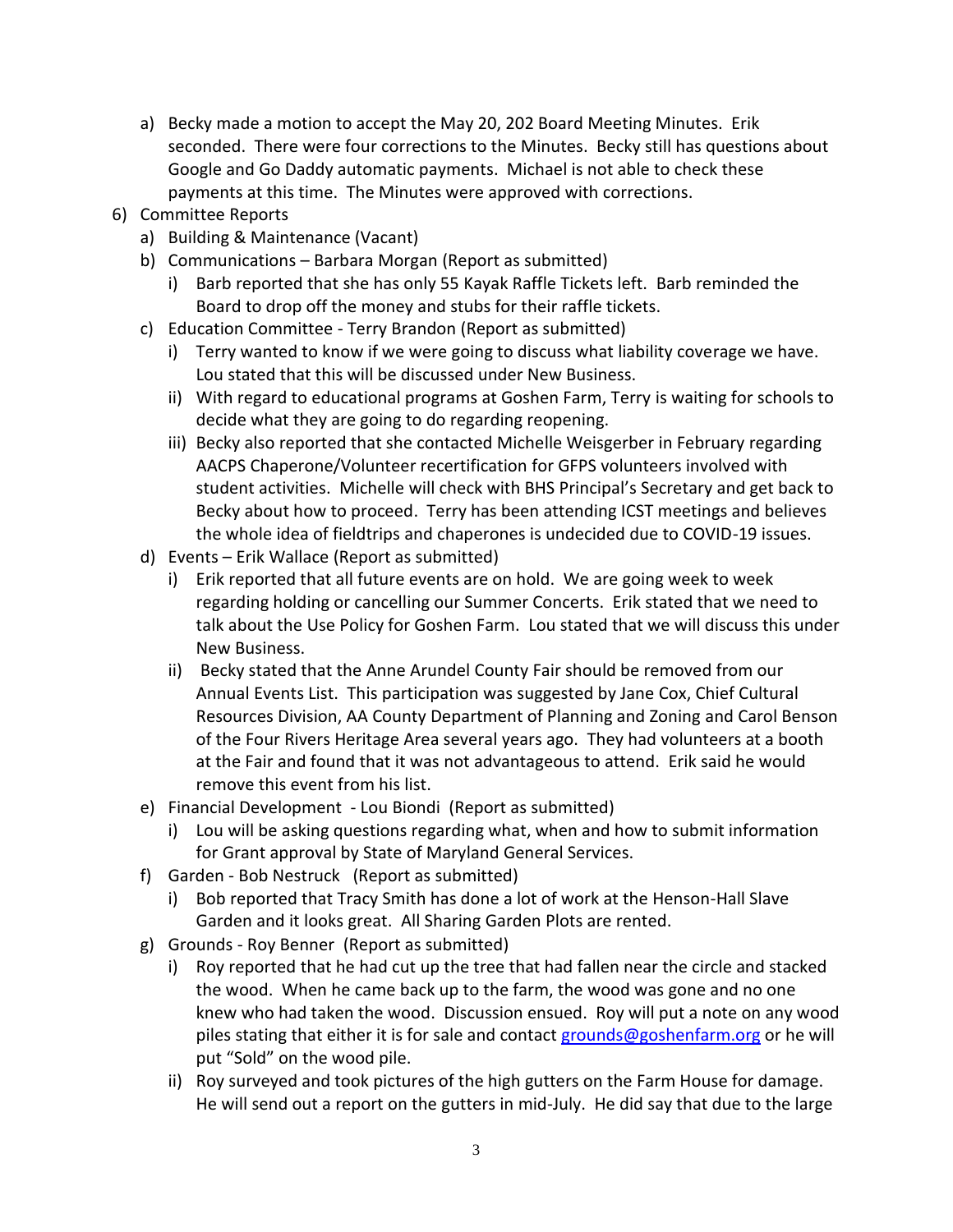number of Tree of Heaven seeds in the gutters, he suggested we need to have cleaning these out on a regular maintenance schedule. Lou asked Christy if she had a problem with a volunteer member using the bucket in her bucket truck to do the gutter work. She stated, she did not.

- iii) Roy reported that he is still working on getting estimates on a replacement for the Gravely Mower. He may have a lead on a used mower. He will have his recommendation at the July Board Meeting.
- h) History & Research Scott Powers (No report submitted)
	- i) Scott continues to make decisions on whether to hold or cancel each upcoming Summer Concert based on State and County COVID-19 guidelines for gatherings.
- i) Membership -Becky Benner (Report as submitted)
	- i) Becky worked with Barbara Morgan to update the Mail Chimp List and has sent this update to Shannon at Color Fire. Becky will do this on a regular basis.
	- ii) Becky's report shows 171 Membership Units for 2020.
- 7) Review of Action Items and Recurring Action Items
	- a) As regards **Action Item: 379-12-19,** Michael stated that the last version he sent out (February 26, 2020) was the latest version. Becky will check this against the hard copy version and begin editing. She will send her edited version to the Board for approval at a future Board Meeting. **One** Action Item was completed and one Action Items was marked OBE.
	- b) Sharon will update Select Insurance Policies information and put on Recurring Actions. Michael suggested that we leave CNR information on the Recurring Actions until we receive our refund for the policy that does not expire until November 15, 2020 and was canceled on May 22, 2020.
- 8) On-going Business
	- a) Board pictures will be taken when we convene a regular Meeting.
	- b) Accident Form Request
		- i) Lou will send Robert Ehm an email asking if Select Insurance has an accident from and if so to send it to Lou. Lou Facciponti from Moran Insurance does not have an accident form.
	- c) Preparations for or cancellation of the Summer Concert Series. Discussed under History and Research Committee Report.
	- d) Lou next discussed the status of the Four Rivers Heritage Area Boundary expansion. Lou had an email about a public hearing for the Baltimore Heritage Area boundary expansion request. He will get this out to the Board and we can plan to be at the virtual hearing if need be.
	- e) Lou will get an update on when our Lease extension will be voted on at the BoE.
	- f) Lou commented that he is pleased with the member and nonmember response to his Facebook request for donations to the Matching Grant. He will be strategizing on ways to increase matching grant donations. He is pleased that the "drop down" button is now on our website to identify these donations.
	- g) As relates to periodic updates by Mail Chimp to members and the At Large database describing Goshen Farm as a place to enjoy the outdoor environment and what it takes to keep GFPS going, Lou stated that his focus is on preparing what is needed for the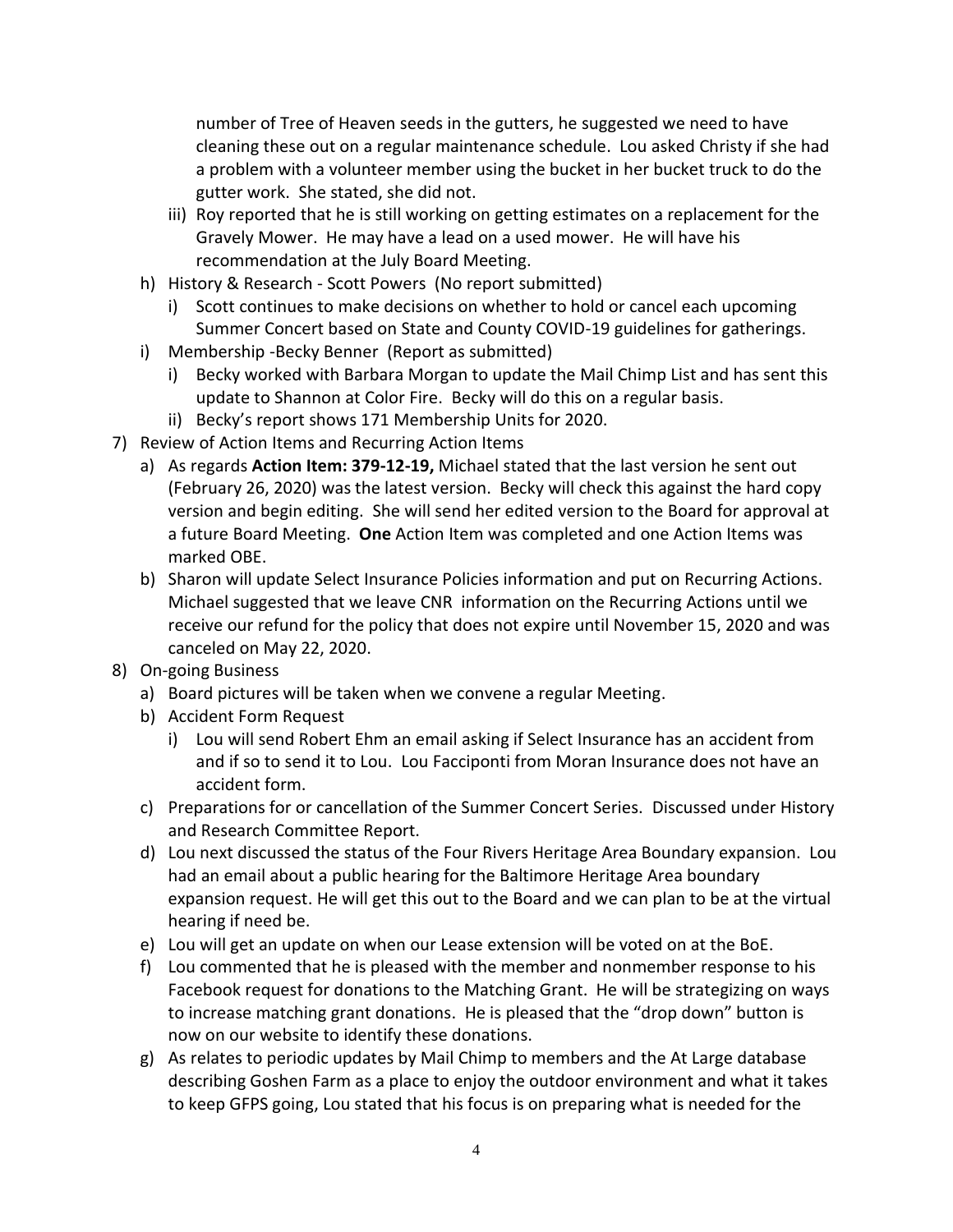Matching Grant paperwork and the August Wine Tasting Event. If these periodic updates are to be sent out, another Board Member will have to handle this.

## 9) New Business

- a) There was a discussion about establishing liability policies for volunteers, student interns, etc. brought up by Terry Brandon, Education Chair.
	- i) Lou stated that if the students are part of a school activity, students, teachers, etc. are covered by the AACPS liability insurance. Terry asked if there is anything in our insurance policy that covers other educational students. For example, we have a teacher from Broadneck High School that is involved with the Environmental Science Program who is recommending that one of her students do an educational project at Goshen Farm. The Broadneck teacher will not be involved or present. Terry then brought up the AA County Self Insurance Fund. Terry receives a letter every year from the Locational Experience Program/Enclave Site, which states that that fund would cover any accidents with our Enclave students. He asked if this particular student would be covered under this fund. Also, we have students from Broadneck High School that are under the Signature Program, under Michelle Wiesgerber that come to Goshen Farm individually or in groups. Are these students covered under the AACPS Liability Insurance? Last, we have interns from the AA Community College where the AACC requires these interns to sign a waiver that the community college is not responsible if something happens to them. How do we cover these interns? We may be covered by our insurance or AACPS Liability Insurance, but can we be sure? One possibility is going to the Locational Experience Program/Enclave Site to inquire whether they would put all of these other students under their AA County Self Insurance Fund. Since we are owned by AACPS and are allowing these various groups of students to use the property for educational purposes – can they be included in this Self Insurance Plan? Another possibility, using the example of the student who wants to do a project at Goshen Farm is for him to pay his \$20.00 GFPS membership and he would then be covered under our insurance. Terry noted that the parents of scouts pay a liability insurance fee, so the scouts that do Eagle Projects or come to Goshen Farm for a scouting event, are covered. Terry would like us to have a clear Board policy that makes sure all of these groups have liability coverage but not be so strict that it would exclude these students who are not coming specifically for a "school" planned and teacher led activity.
	- ii) Lou stated that rather than go to our insurance company to see if these scenarios are covered or adding additional coverage, we go to the AACPS and ask if these students are covered by their liability insurance. These students are AA County students coming to school owned property. Lou will contact Nicole Liening, Safety & Insurance Manager, and AACPS and clarify their coverage. **(Action Item: 393-06-20)**  Lou asked Terry to send him a copy of the letter from Nicole Liening regarding coverage for the Enclave Students so he has the contact information. Lou will also contact Lou Facciponi regarding coverage for the interns from AACC. **(Action Item: 394-06-20)** Terry also suggested that we have our Lawyer Dirk Schwenk create a waiver for interns from AACC or other organizations to sign that would protect GFPS from liability issues. Lou believes that waivers do not protect us and as a last resort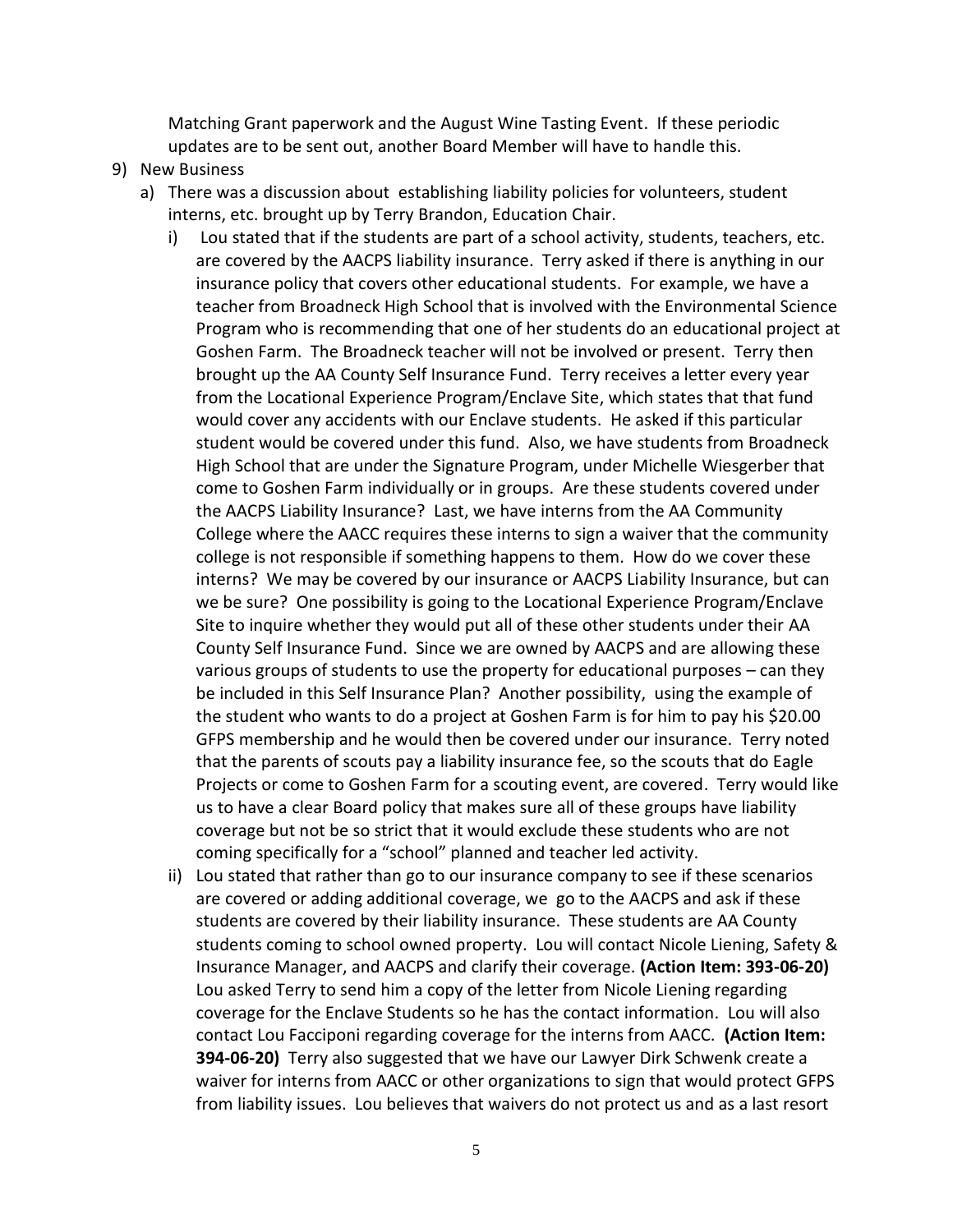we might have to explain to these interns that they must be a GFPS member to do projects on our property.

- iii) Michael Buchet does feel confident that when AACPS students come to Goshen Farm, though covered by AACPS Liability Insurance, GFPS is not protected from liability from their parents. Lou will contact Selective Insurance to clarify this issue. **(Action Item: 395-06-20)** Erik Wallace will contact Chris Lethrow from The Baltimore Council of Boy Scouts to ask about insurance "riders" for Eagle Scout Projects, etc. **(Action Item: 396-06-20)**
- b) Requests for use/rental of Goshen Farm for events.
	- i) There have been three recent requests for use of the property none of these requests are from members. One was for a dance recital and two for yoga classes. Lou put together some thoughts on various requests that have come to the Board which spoke to: **Use by Society Members, Use by a Society Member for commercial activities, Use by teachers and students associated with Anne Arundel County Public Schools (AACPS), Use of Goshen Farm by businesses, and Use of Goshen Farm by individuals who are not Members of the Society.** Lou stated that our "fall back" response to some of these requests is, "It is prohibited in our lease with AACPS".
	- ii) Michael suggested that we need to form an Ad hoc Committee to address this usage of Goshen Farm property by the above categories and consult our attorney as we develop our policy. Our Attorney can compare our usage policy to the demands and restrictions of the BOE Lease. Lou will send out an email to the Board to recruit members for this Ad hoc Committee on usage/rental of Goshen Farm.
	- iii) Terry suggested that we handle these requests on a case by case basis and that a Membership be required.
	- iv) Barbara offered to ask Chris Battista some questions related to usage/ rental for a non-profit. Barbara asked Michael and Lou to send her the questions to ask Chris.
- c) Contract negotiations
	- i) Roy asked that contracts negotiation and policy be discussed. Michael has asked for a contract from David Wallace, PE and Amy Taylor, Architectural Designer. He will have our Attorney review these contracts. More discussion ensued. Becky suggested that we have a group from the Board do research but have a policy that we do not pay contractors all of the money owed for a project "up front"; that we have a payment schedule. This would be an extension of the present Board policy that any contract has to be approved by the Board and signed by two Officers. Michael suggested that Christy be included in this group as she has experience in contracts. Erik made a motion to assign members to define and develop guidelines for what we need in contracts and how we will lay out a proposal. Michael Seconded. Michael volunteered to run the meetings remotely. The motion carried. Lou will assign members to this Ad hoc Committee. **(Action 397-06-20)**
- d) Waiver for visitors to Goshen Farm
	- i) Becky introduced the subject. Discussion ensued. No decision was made. Michael stated that we check with the CDC regarding upcoming concerts and waivers.
- 10) Review of New Actions Items from the Meeting